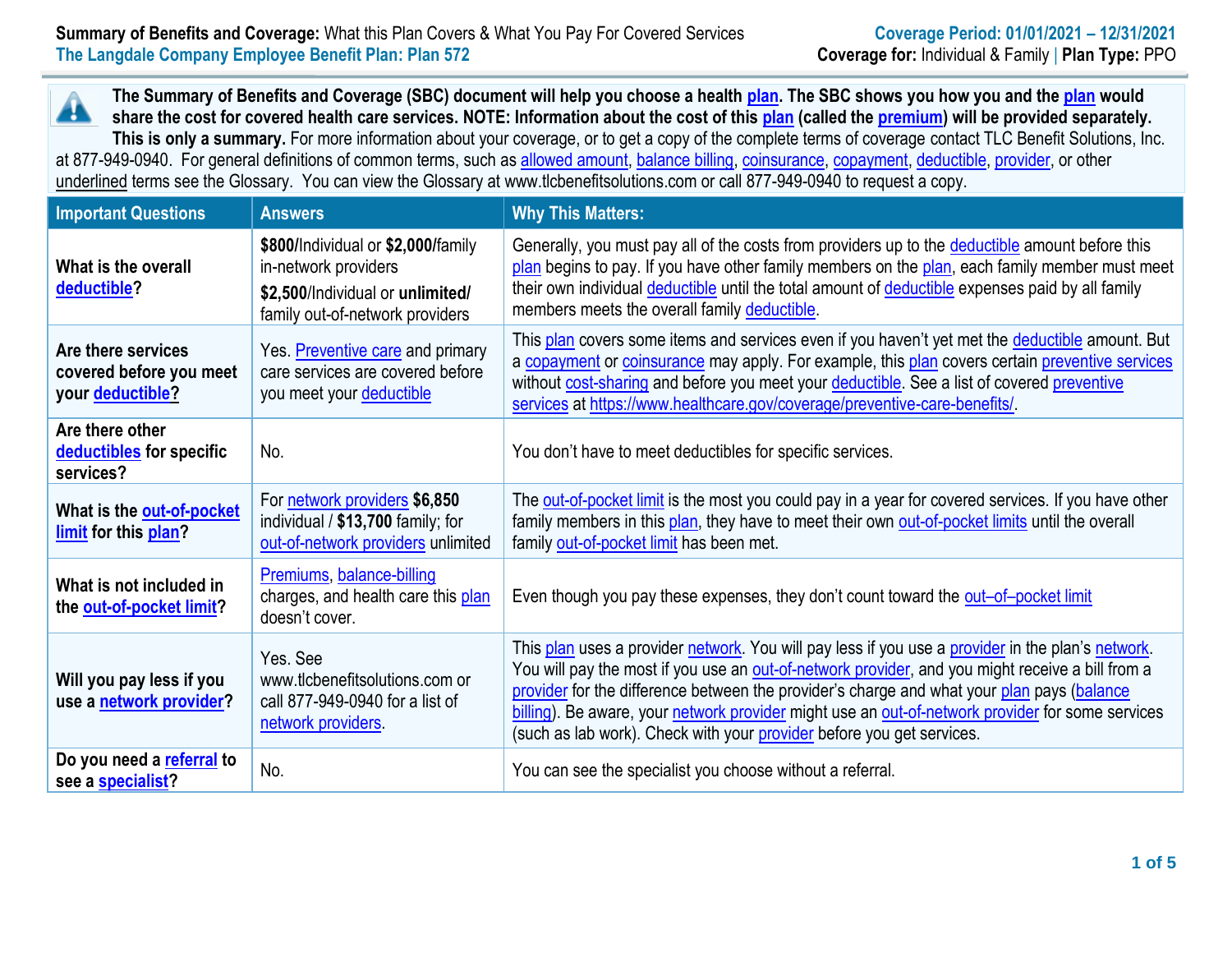

All **[copayment](https://www.healthcare.gov/sbc-glossary/#copayment)** and **[coinsurance](https://www.healthcare.gov/sbc-glossary/#coinsurance)** costs shown in this chart are after your **[deductible](https://www.healthcare.gov/sbc-glossary/#deductible)** has been met, if a **[deductible](https://www.healthcare.gov/sbc-glossary/#deductible)** applies.

|                                                                                                                                                                          |                                                     | <b>What You Will Pay</b>                                                                                                                                                     |                                                                        |                                                                                                                                                                                                                                                                                                           |  |
|--------------------------------------------------------------------------------------------------------------------------------------------------------------------------|-----------------------------------------------------|------------------------------------------------------------------------------------------------------------------------------------------------------------------------------|------------------------------------------------------------------------|-----------------------------------------------------------------------------------------------------------------------------------------------------------------------------------------------------------------------------------------------------------------------------------------------------------|--|
| <b>Common</b><br><b>Medical Event</b>                                                                                                                                    | <b>Services You May Need</b>                        | <b>Network Provider</b><br>(You will pay the least)                                                                                                                          | <b>Out-of-Network</b><br><b>Provider</b><br>(You will pay the<br>most) | <b>Limitations, Exceptions, &amp; Other Important</b><br><b>Information</b>                                                                                                                                                                                                                               |  |
| If you visit a health<br>care provider's office<br>or clinic                                                                                                             | Primary care visit to treat an<br>injury or illness | \$25 copay/office visit and<br>deductible and 20% coinsurance<br>for other outpatient services                                                                               | 50% coinsurance                                                        | Coverage is limited to one (1) visit per day.                                                                                                                                                                                                                                                             |  |
|                                                                                                                                                                          | <b>Specialist visit</b>                             | \$50 copay/visit                                                                                                                                                             | 50% coinsurance                                                        | Chiropractic services are limited to 20 visits<br>per year. Acupuncture services are limited to<br>10 visits per year.                                                                                                                                                                                    |  |
|                                                                                                                                                                          | Preventive care/screening/<br>immunization          | No charge                                                                                                                                                                    | 50% coinsurance                                                        | You may have to pay for services that aren't<br>preventive. Ask your provider if the services<br>you need are preventive. Then check what<br>your plan will pay for.                                                                                                                                      |  |
| If you have a test                                                                                                                                                       | Diagnostic test (x-ray, blood<br>work)              | 20% coinsurance                                                                                                                                                              | 50% coinsurance                                                        | Preauthorization may be required                                                                                                                                                                                                                                                                          |  |
|                                                                                                                                                                          | Imaging (CT/PET scans, MRIs)                        | 20% coinsurance                                                                                                                                                              | 50% coinsurance                                                        | Preauthorization may be required                                                                                                                                                                                                                                                                          |  |
| If you need drugs to<br>treat your illness or<br>condition<br>More information about<br>prescription drug<br>coverage is available at<br>www.tlcbenefitsolutions.<br>com | Generic drugs                                       | \$15 copay/ prescription<br>(retail order)<br>\$45 copay/ prescription<br>(retail 90 network)                                                                                | Non-Preferred<br>Provider:<br>\$25 copay/<br>31-day supply             | Covers up to a 34-day supply or 90-day<br>(retail prescription);<br>Disease Management members pay \$10 and<br>\$30, respectively (Network Provider).<br>Diabetes Management members pay \$5 for<br>34-day supply, at approved Pharmacy stores.                                                           |  |
|                                                                                                                                                                          | Preferred brand drugs                               | \$40 copay or 20% coinsurance<br>(Greater Amount)/<br>prescription (retail order)<br>\$120 copay or 20% coinsurance<br>(Greater Amount)/ prescription<br>(retail 90 network) | Non-Preferred<br>Provider:<br>\$50 copay or 20%<br>/31-day supply      | Covers up to a 34-day supply or 90-day (retail<br>prescription);<br>Therapy Class Restrictions Apply.<br>Disease Management members pay \$30 (or<br>20%) and \$90 (or 20%), respectively (Network<br>Provider).<br>Diabetes Management members pay \$5 for<br>34-day supply, at approved Pharmacy stores. |  |
|                                                                                                                                                                          | Non-preferred brand drugs                           | \$75 copay or 30% coinsurance<br>(Greater Amount)/<br>prescription (retail order)                                                                                            | Non-Preferred<br>Provider:<br>\$90 copay or 30%<br>/31-day supply      | Covers up to a 34-day supply or 90-day (retail<br>prescription).<br>Therapy Class Restrictions Apply.<br>Disease Management members pay the                                                                                                                                                               |  |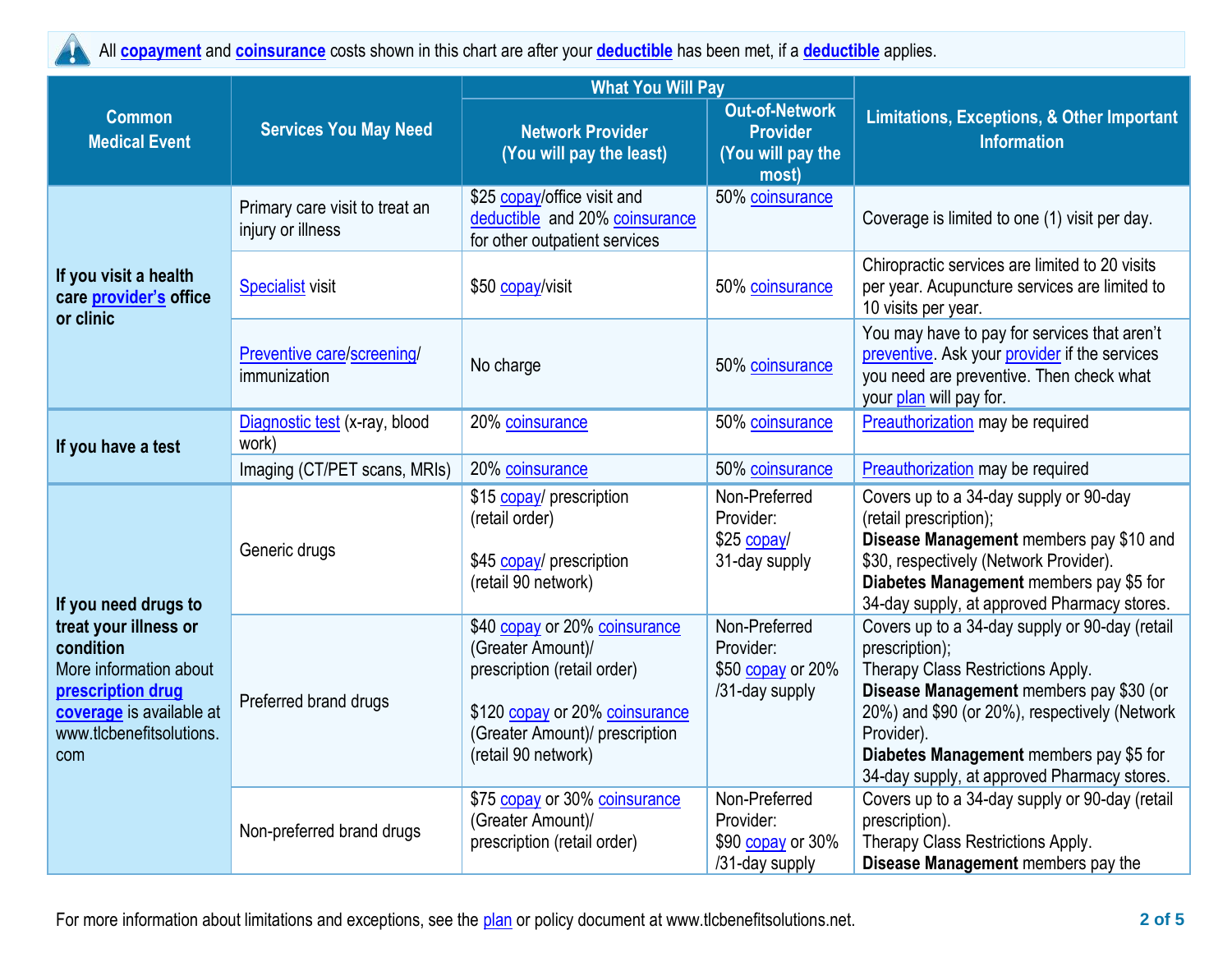|                                                                                    | <b>Services You May Need</b>                      | <b>What You Will Pay</b>                                                                |                                                                        |                                                                                                        |  |
|------------------------------------------------------------------------------------|---------------------------------------------------|-----------------------------------------------------------------------------------------|------------------------------------------------------------------------|--------------------------------------------------------------------------------------------------------|--|
| <b>Common</b><br><b>Medical Event</b>                                              |                                                   | <b>Network Provider</b><br>(You will pay the least)                                     | <b>Out-of-Network</b><br><b>Provider</b><br>(You will pay the<br>most) | <b>Limitations, Exceptions, &amp; Other Important</b><br><b>Information</b>                            |  |
|                                                                                    |                                                   | \$225 copay or 30% coinsurance<br>(Greater Amount)/ prescription<br>(retail 90 network) |                                                                        | same amount.<br>Diabetes Management members pay \$5 for<br>34-day supply, at approved Pharmacy stores. |  |
|                                                                                    | <b>Specialty drugs</b>                            | <b>Not Covered</b>                                                                      | <b>Not Covered</b>                                                     | Specialty Concierge services available                                                                 |  |
| If you have outpatient                                                             | Facility fee (e.g., ambulatory<br>surgery center) | 20% coinsurance                                                                         | 20% coinsurance                                                        | <b>Preauthorization</b> is required                                                                    |  |
| surgery                                                                            | Physician/surgeon fees                            | 20% coinsurance                                                                         | 50% coinsurance                                                        | <b>Preauthorization</b> is required                                                                    |  |
|                                                                                    | <b>Emergency room care</b>                        | \$200/day copay                                                                         | \$200/day copay                                                        | None                                                                                                   |  |
| If you need immediate<br>medical attention                                         | <b>Emergency medical</b><br>transportation        | 20% coinsurance                                                                         | 20% coinsurance                                                        | None                                                                                                   |  |
|                                                                                    | <b>Urgent care</b>                                | \$50 copay/visit                                                                        | 50% coinsurance                                                        | None                                                                                                   |  |
| If you have a hospital                                                             | Facility fee (e.g., hospital room)                | 20% coinsurance                                                                         | 20% coinsurance                                                        | <b>Preauthorization</b> is required                                                                    |  |
| stay                                                                               | Physician/surgeon fees                            | 20% coinsurance                                                                         | 50% coinsurance                                                        | None                                                                                                   |  |
| If you need mental<br>health, behavioral<br>health, or substance<br>abuse services | <b>Outpatient services</b>                        | \$25 copay/office visit and 20%<br>coinsurance for other outpatient<br>services         | 50% coinsurance                                                        | None                                                                                                   |  |
|                                                                                    | Inpatient services                                | 20% coinsurance                                                                         | 20% coinsurance                                                        | <b>Preauthorization</b> is required                                                                    |  |
| If you are pregnant                                                                | Office visits                                     | \$50 copay/visit                                                                        | 50% coinsurance                                                        | Cost sharing does not apply to certain<br>preventive services.                                         |  |
|                                                                                    | Childbirth/delivery professional<br>services      | 20% coinsurance                                                                         | 50% coinsurance                                                        | None                                                                                                   |  |
|                                                                                    | Childbirth/delivery facility<br>services          | 20% coinsurance                                                                         | 20% coinsurance                                                        | Preauthorization is required for longer than<br>expected stays                                         |  |
| If you need help<br>recovering or have<br>other special health<br>needs            | Home health care                                  | 20% coinsurance                                                                         | 50% coinsurance                                                        | 1 visit/day and 120 days/year. Prior<br>Authorization is required                                      |  |
|                                                                                    | <b>Rehabilitation services</b>                    | 20% coinsurance                                                                         | 50% coinsurance                                                        | Preauthorization is required                                                                           |  |
|                                                                                    | <b>Habilitation services</b>                      | 20% coinsurance                                                                         | 50% coinsurance                                                        | <b>Preauthorization</b> is required                                                                    |  |
|                                                                                    | <b>Skilled nursing care</b>                       | 20% coinsurance                                                                         | 50% coinsurance                                                        | 120 days/year. Preauthorization is required                                                            |  |
|                                                                                    | Durable medical equipment                         | 20% coinsurance                                                                         | 50% coinsurance                                                        | Preauthorization may be required                                                                       |  |
|                                                                                    | <b>Hospice services</b>                           | No Charge (Includes Home<br>Health by Hospice)                                          | 20% coinsurance                                                        | 30 day/benefit period. Preauthorization is<br>required                                                 |  |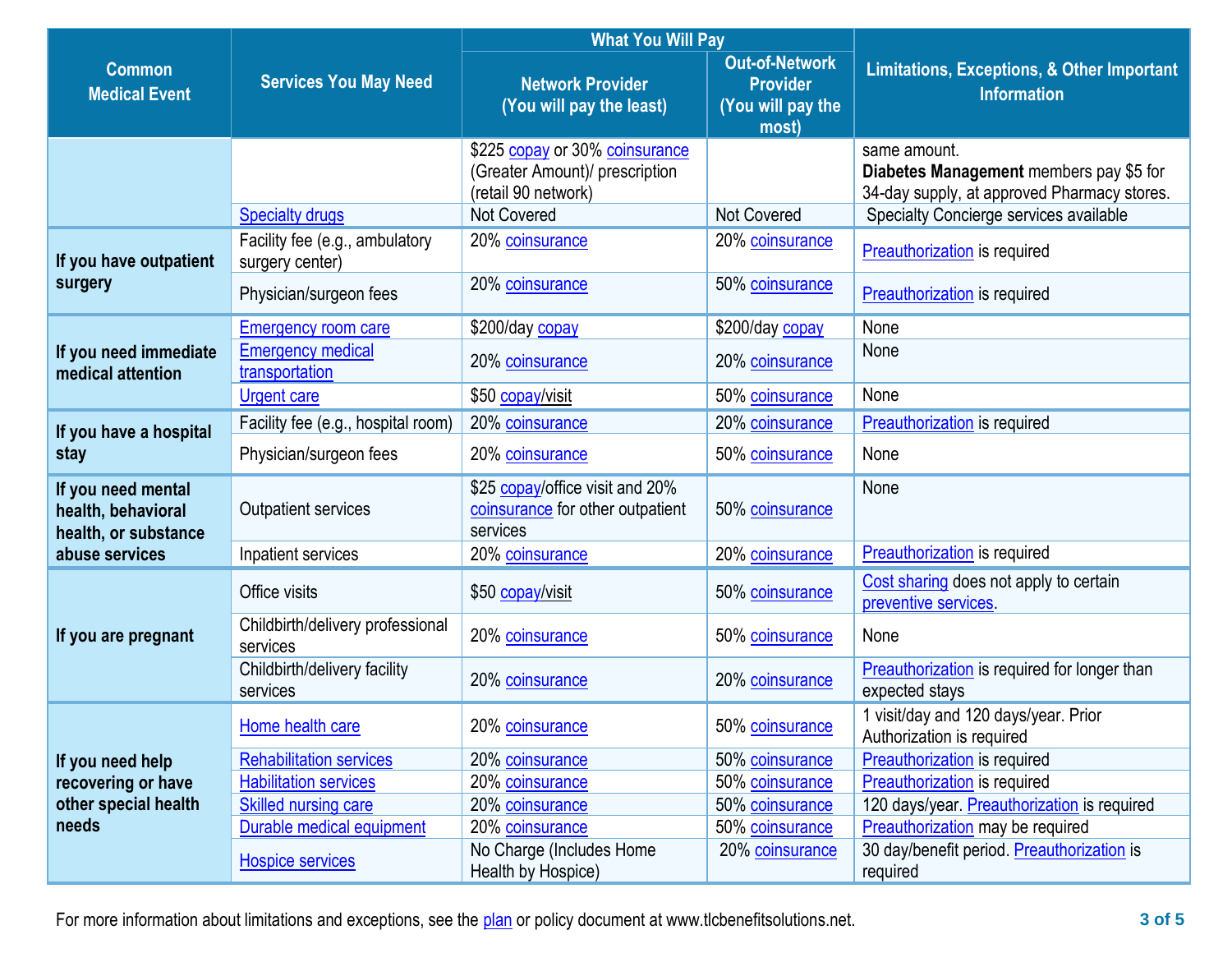|                                           | <b>Services You May Need</b> | <b>What You Will Pay</b>                     |                                                                 |                                                                  |
|-------------------------------------------|------------------------------|----------------------------------------------|-----------------------------------------------------------------|------------------------------------------------------------------|
| <b>Common</b><br><b>Medical Event</b>     |                              | Network Provider<br>(You will pay the least) | Out-of-Network<br><b>Provider</b><br>(You will pay the<br>most) | Limitations, Exceptions, & Other Important<br><b>Information</b> |
| If your child needs<br>dental or eye care | Children's eye exam          | Not covered                                  | Not covered                                                     | None                                                             |
|                                           | Children's glasses           | Not covered                                  | Not covered                                                     | None                                                             |
|                                           | Children's dental check-up   | Not covered                                  | Not covered                                                     | None                                                             |

# **Excluded Services & Other Covered Services:**

| Services Your Plan Generally Does NOT Cover (Check your policy or plan document for more information and a list of any other excluded services.)         |                                                                                                                                                        |                                                                                                     |  |  |  |
|----------------------------------------------------------------------------------------------------------------------------------------------------------|--------------------------------------------------------------------------------------------------------------------------------------------------------|-----------------------------------------------------------------------------------------------------|--|--|--|
| <b>Bariatric Surgery</b><br><b>Cosmetic Surgery</b><br>Dental Care<br>Hearing Aids (with the exception of hearing<br>aids for children age 18 and under) | Home Health Aide, when not provided by Hospice<br><b>Infertility Treatment</b><br>Long-term Care<br>Non-emergency Care when traveling outside the U.S. | <b>Private-duty Nursing</b><br>Routine Eye Care<br>Routine Foot Care<br><b>Weight Loss Programs</b> |  |  |  |
| Other Covered Services (Limitations may apply to these services. This isn't a complete list. Please see your plan document.)                             |                                                                                                                                                        |                                                                                                     |  |  |  |
| Acupuncture                                                                                                                                              | Chiropractic Care                                                                                                                                      | Orthospinology                                                                                      |  |  |  |

Your Rights to Continue Coverage: There are agencies that can help if you want to continue your coverage after it ends. The contact information for those agencies is: the Department of Labor's Employee Benefits Security Administration at 1-866-444-EBSA (3272) or [www.dol.gov/ebsa/healthreform.](http://www.dol.gov/ebsa/healthreform) Other coverage options may be available to you too, including buying individual insurance coverage through the Health Insurance [Marketplace.](https://www.healthcare.gov/sbc-glossary/#marketplace) For more information about the [Marketplace,](https://www.healthcare.gov/sbc-glossary/#marketplace) visit [www.HealthCare.gov](http://www.healthcare.gov/) or call 1-800-318-2596.

Your Grievance and Appeals Rights: There are agencies that can help if you have a complaint against your [plan](https://www.healthcare.gov/sbc-glossary/#plan) for a denial of a [claim.](https://www.healthcare.gov/sbc-glossary/#claim) This complaint is called a [grievance](https://www.healthcare.gov/sbc-glossary/#grievance) or [appeal.](https://www.healthcare.gov/sbc-glossary/#appeal) For more information about your rights, look at the explanation of benefits you will receive for that medica[l claim.](https://www.healthcare.gov/sbc-glossary/#claim) Your [plan](https://www.healthcare.gov/sbc-glossary/#plan) documents also provide complete information to submit a [claim,](https://www.healthcare.gov/sbc-glossary/#claim) [appeal,](https://www.healthcare.gov/sbc-glossary/#appeal) or a [grievance](https://www.healthcare.gov/sbc-glossary/#grievance) for any reason to your [plan.](https://www.healthcare.gov/sbc-glossary/#plan) For more information about your rights, this notice, or assistance, contact TLC Benefit Solutions, Inc. at 1-877-949-0940. You may also contact the U.S. Department of Labor, Employee Benefits Security Administration at 1-866-444- EBSA (3272) or [www.dol.gov/ebsa/healthreform.](http://www.dol.gov/ebsa/healthreform)

### **Does this plan provide Minimum Essential Coverage? Yes.**

[Minimum Essential Coverage](https://www.healthcare.gov/sbc-glossary/#minimum-essential-coverage) generally includes [plans,](https://www.healthcare.gov/sbc-glossary/#plan) [health insurance](https://www.healthcare.gov/sbc-glossary/#health-insurance) available through the [Marketplace](https://www.healthcare.gov/sbc-glossary/#marketplace) or other individual market policies, Medicare, Medicaid, CHIP, TRICARE, and certain other coverage. If you are eligible for certain types of [Minimum Essential Coverage,](https://www.healthcare.gov/sbc-glossary/#minimum-essential-coverage) you may not be eligible for the [premium tax credit.](https://www.healthcare.gov/sbc-glossary/#premium-tax-credits)

# **Does this plan meet the Minimum Value Standards? Yes.**

If your [plan](https://www.healthcare.gov/sbc-glossary/#plan) doesn't meet the [Minimum Value Standards,](https://www.healthcare.gov/sbc-glossary/#minimum-value-standard) you may be eligible for a [premium tax credit](https://www.healthcare.gov/sbc-glossary/#premium-tax-credits) to help you pay for a plan through the [Marketplace.](https://www.healthcare.gov/sbc-glossary/#marketplace)

### **Language Access Services:**

Para obtener asistencia en Español, llame al 1-877-949-0940.

*To see examples of how this [plan](https://www.healthcare.gov/sbc-glossary/#plan) might cover costs for a sample medical situation, see the next section.*

For more information about limitations and exceptions, see the [plan](https://www.healthcare.gov/sbc-glossary/#plan) or policy document at www.tlcbenefitsolutions.net. **4 of 5**